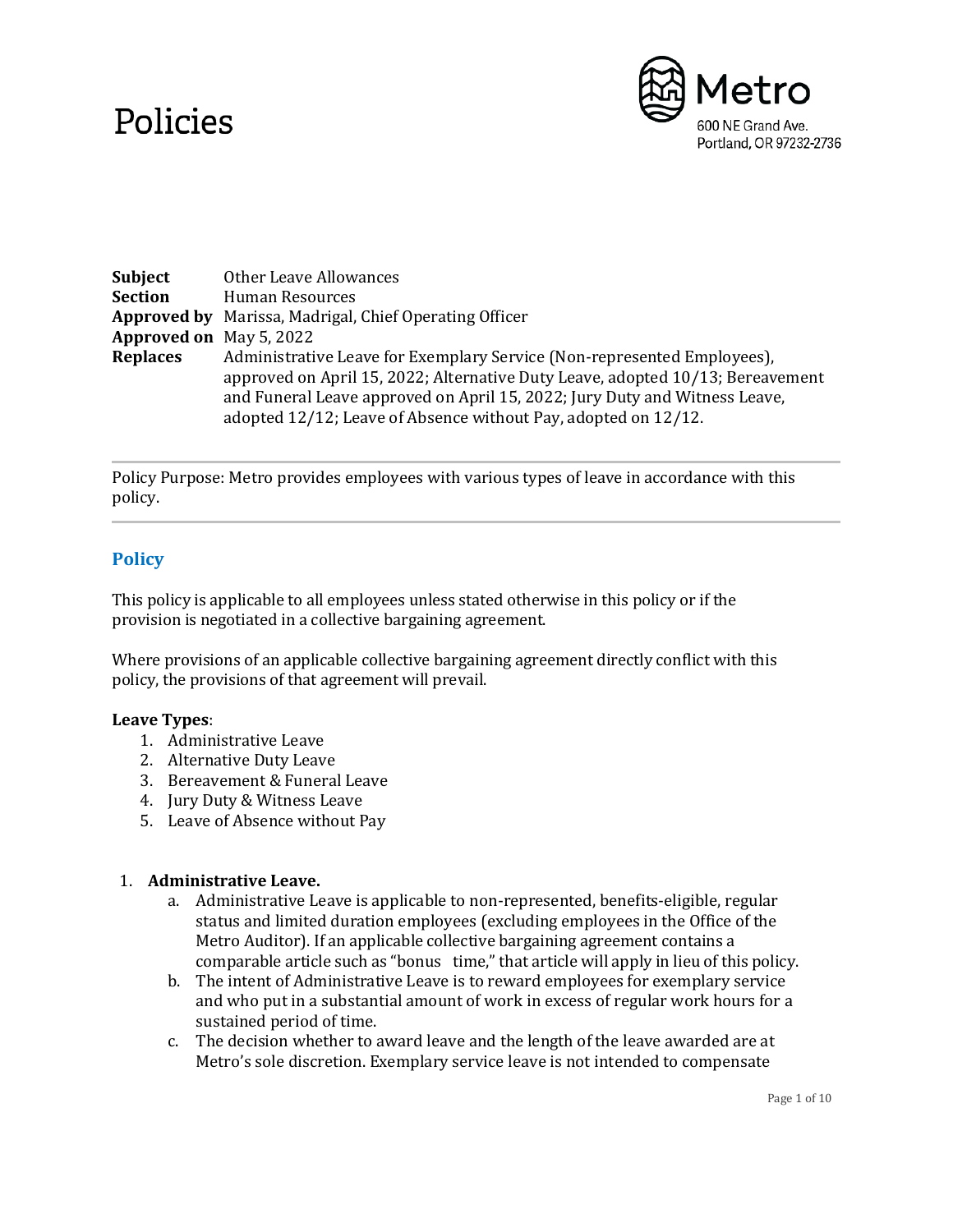employees for extra work on an hour-for-hour basis.

- d. The maximum leave that may be awarded under this policy is 40 hours per fiscal year.
- e. Leave awards under this policy are in addition to accrued paid leave and will have no effect on accrual rates or maximum accrual limits for other types of leave.
- f. Metro's fiscal year runs from July 1 June 30. Leave time must be used within the fiscal year in which it is awarded, with the exception of leave time awarded during the month of June, which may be carried over to the following fiscal year. Leave time that is not used within the applicable fiscal year will be forfeited. Leave awarded in June must be used by June 30 of the following fiscal year.
- g. Employees will not receive monetary payment for any unused leave awarded under this policy.
- h. An award of leave must be approved in writing by the Department Director. A supervisor who wishes to award administrative leave for exemplary service to an employee will coordinate with the Department Director. Leave will be granted to a Department Director only with the written approval of the General Manager, Chief Operating Officer (C.O.O.) or designee.
- i. Leave must be awarded in 8 hour increments, although it may be used in smaller increments in accordance with regular procedures for use of vacation and personal holidays.
- j. Once approval is confirmed, the Department Director, General Manager, C.O.O. or designee must notify Human Resources.
- k. Human Resources will establish an administrative leave bank for the employee by entering the hours into the timekeeping system, and will confirm with the supervisor and Department Director when this process has been completed.
- l. The supervisor will notify the employee of leave awarded under this policy.
- m. Employees who have been awarded leave should follow regular procedures for requesting to use accrued leave. Employees may use leave under this policy only after receiving notification that the Human Resources has established an administrative leave bank.
- n. Responsibilities
	- i. Employee:
		- 1. After receiving an award of leave, follow regular procedures for requesting and coding use of leave.
	- ii. Supervisor:
		- 1. Coordinate with the Department Director to award leave under this policy.
		- 2. Notify the employee that leave has been awarded.
	- iii. Department Director, C.O.O. or designee:
		- 1. Approve leave awards and notify Human Resources.
	- iv. Human Resources Department:
		- 1. Establish a leave bank and notify the supervisor and Department Director that leave has been awarded.
- 2. **Alternative Duty Leave.** In compliance with Oregon law, Metro provides for the following types of alternative duty leave.
	- a. Peace Corps: At least two years of unpaid leave for volunteering with the Peace Corps and other approved federal volunteer programs.
		- i. This provision is applicable to full-time, regular status employees.
		- ii. An employee may draw on any type of accrued paid time off other than sick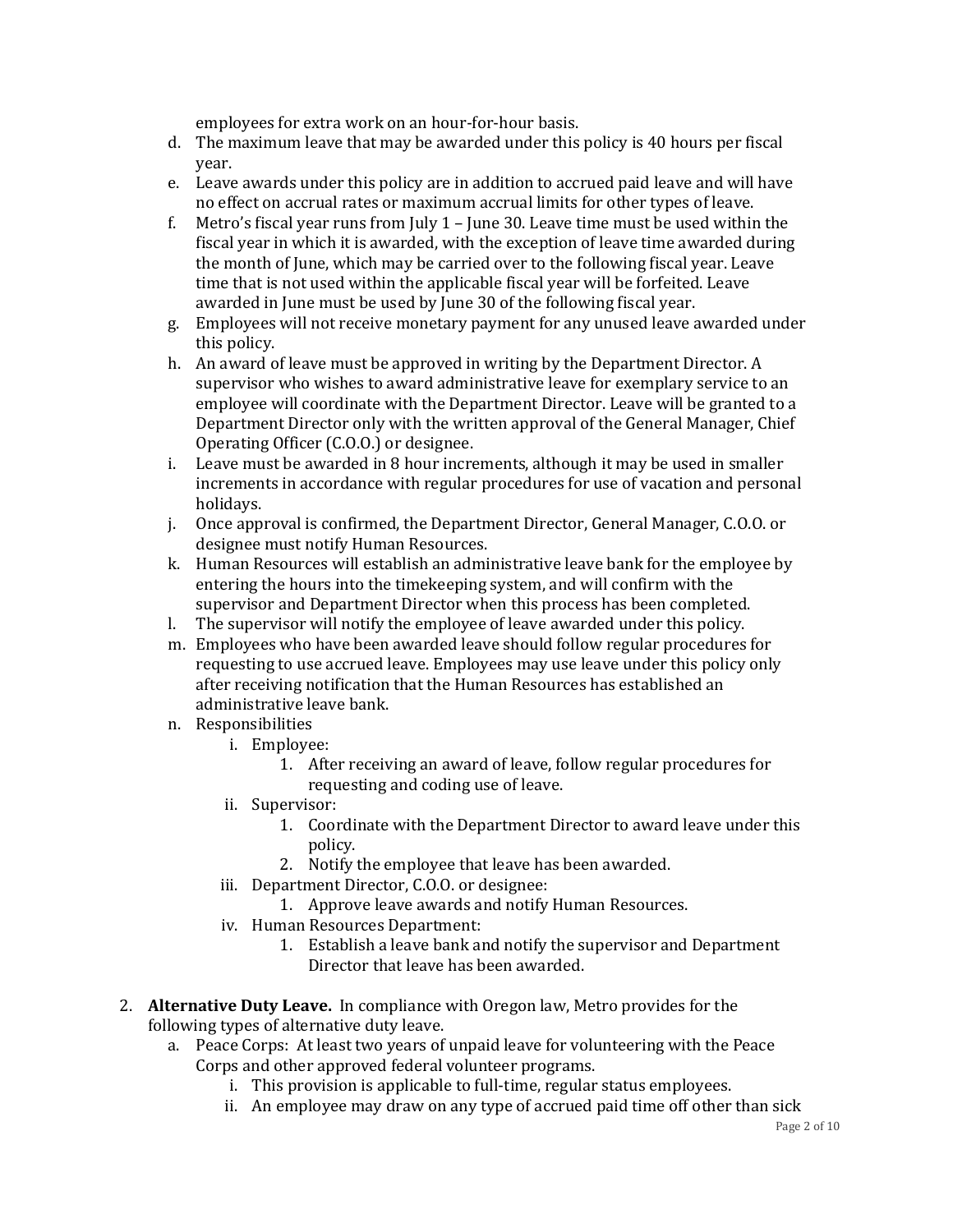leave; otherwise, the leave will be unpaid.

- iii. To request leave for Peace Corps or other federal volunteer service, an employee must provide a copy of their Peace Corps or other appointment documents to their supervisor upon receipt. Employees are encouraged to communicate their intention to apply for volunteer service and the anticipated dates of service as soon as possible to allow for appropriate planning.
- iv. Upon expiration of the leave, the employee will be reinstated to the position held before the leave was granted unless the position has been eliminated for reasons unrelated to the employee's leave of absence.
	- 1. The employee will receive the same salary as prior to leave unless the applicable pay range has changed during the employee's absence, in which case the employee's salary will be adjusted accordingly.
	- 2. The employee will have the same leave accrual rate and other seniority rights they had before beginning leave.
- v. Employees on leave for Peace Corps service must return to work within 90 days of their separation of service. Employees who do not return to work within this time period will be deemed to have separated from employment. Returning employees are required to notify Metro of their intent to return to work at least 30 days before their anticipated return date so that Metro can make the necessary arrangements.
- b. Red Cross: An employee who is a certified disaster services volunteer of the American Red Cross may take up to 15 work days of unpaid leave per 12-month period participate in disaster relief services in the State of Oregon.
	- i. This provision is applicable to all full-time and part-time employees.
	- ii. An employee may draw on any type of accrued paid time off other than sick leave; otherwise, the leave will be unpaid.
	- iii. A disaster relief volunteer must notify their supervisor as soon as possible in accordance with the applicable work rules for unanticipated absences.
	- iv. The employee must provide documentation of Red Cross certification as soon as possible to confirm leave eligibility.
	- v. If the employee's participation is requested for only a partial day, the employee is not required to return to work for the remainder of their shift.
- c. Search & Rescue Operations: An employee who takes part in a search or rescue operation at the request of any law enforcement agency, the Department of Transportation, the United States Forest Service or any local organization for civil defense will be provided up to five work days of paid leave.
	- i. This provision is applicable to all full-time and part-time employees.
	- ii. Paid leave will be in addition to any accrued paid time off.
	- iii. An employee who receives a request for participation in a search and rescue operation must notify their supervisor as soon as possible in accordance with the applicable work rules for unanticipated absences.
	- iv. The employee must provide documentation of the request from law enforcement or another agency specified in this policy as soon as possible to confirm leave eligibility.
	- v. Leave will be excused and paid for the period of time for which the employee's participation is requested by the applicable agency, up to a maximum of five days. If the employee's participation is requested for only a partial day, the employee is not required to return to work for the remainder of their shift, and will be paid for the entire day.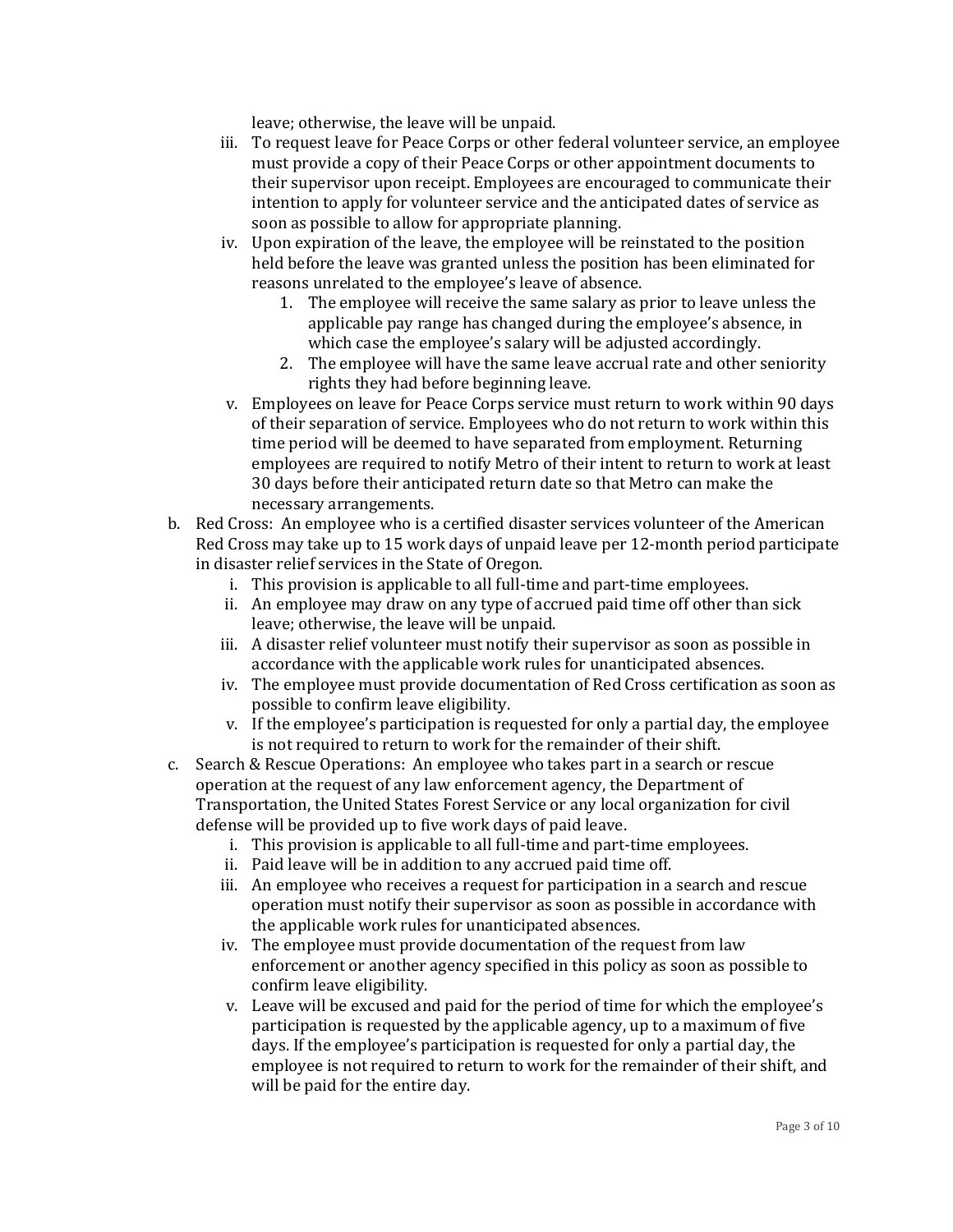- vi. If an employee wishes to take part in search and rescue operation that is not at the request of law enforcement or another applicable agency, or that continues beyond five days, they should request time off following regular attendance policies or apply for unpaid leave under Metro's Leave Without Pay policy.
- d. Responsibilities
	- i. Employee:
		- 1. Notify your supervisor as soon as possible of the need for leave.
		- 2. Give your supervisor the required documentation as soon as possible.
		- 3. Keep your supervisor informed of any changes to your anticipated return date.
		- 4. Request and code leave time consistent with this policy and regular timekeeping procedures.
		- 5. Contact Human Resources if you have questions about your eligibility for leave under this policy or any other concerns related to taking leave.
	- ii. Supervisor:
		- 1. Coordinate with the Department Director as needed to ensure that operational needs are met while the employee is on leave.
		- 2. Notify Human Resources of requests for leave under this policy.
		- 3. Ensure that the leave request is processed and coded appropriately.
	- iii. Human Resources Department:
		- 1. Advise supervisors and employees on leave procedures as needed.

### 3. **Bereavement and Funeral Leave.**

- a. This policy is applicable to all non-represented benefits-eligible regular and limited duration employees. Bereavement and funeral leave may be available for represented employees as determined by the applicable collective bargaining agreement and the Oregon Family Leave Act.
- b. Definitions:
	- i. Bereavement: A period of mourning following a death.
	- ii. Qualifying Family Member: As defined by the employee.
- c. Benefits-eligible regular status and limited duration employees are entitled to take up to three days of paid leave upon the death of a qualifying family member for bereavement, to attend the funeral or other memorial service, or to make other necessary arrangements. For benefits-eligible part-time employees, the length of leave will be prorated according to the employee's assigned work hours (FTE).
	- i. Under special circumstances, the supervisor or Department Director may approve paid leave for bereavement to attend the funeral or other memorial service or to make other necessary arrangements following the death of a person other than the employee's qualifying family member.
	- ii. Leave under this policy is distinct from unpaid protected bereavement leave for which the employee may be qualified under the Oregon Family Leave Act. OFLA bereavement leave does not alter or expand any paid funeral or bereavement leave that may be available under this policy. If leave granted under this policy is also covered by OFLA, the two types of leave will run concurrently. Please see Metro's Family and Medical Leave policy for more information.
- d. At the discretion of the supervisor or Department Director, leave may also be granted to eligible employees for the following purposes, to be paid from any accrued paid leave balance. If the employee does not have accrued leave, the leave will be unpaid.
	- i. The supervisor or Department Director may approve up to four additional days off for travel needs related to approved bereavement and funeral leave.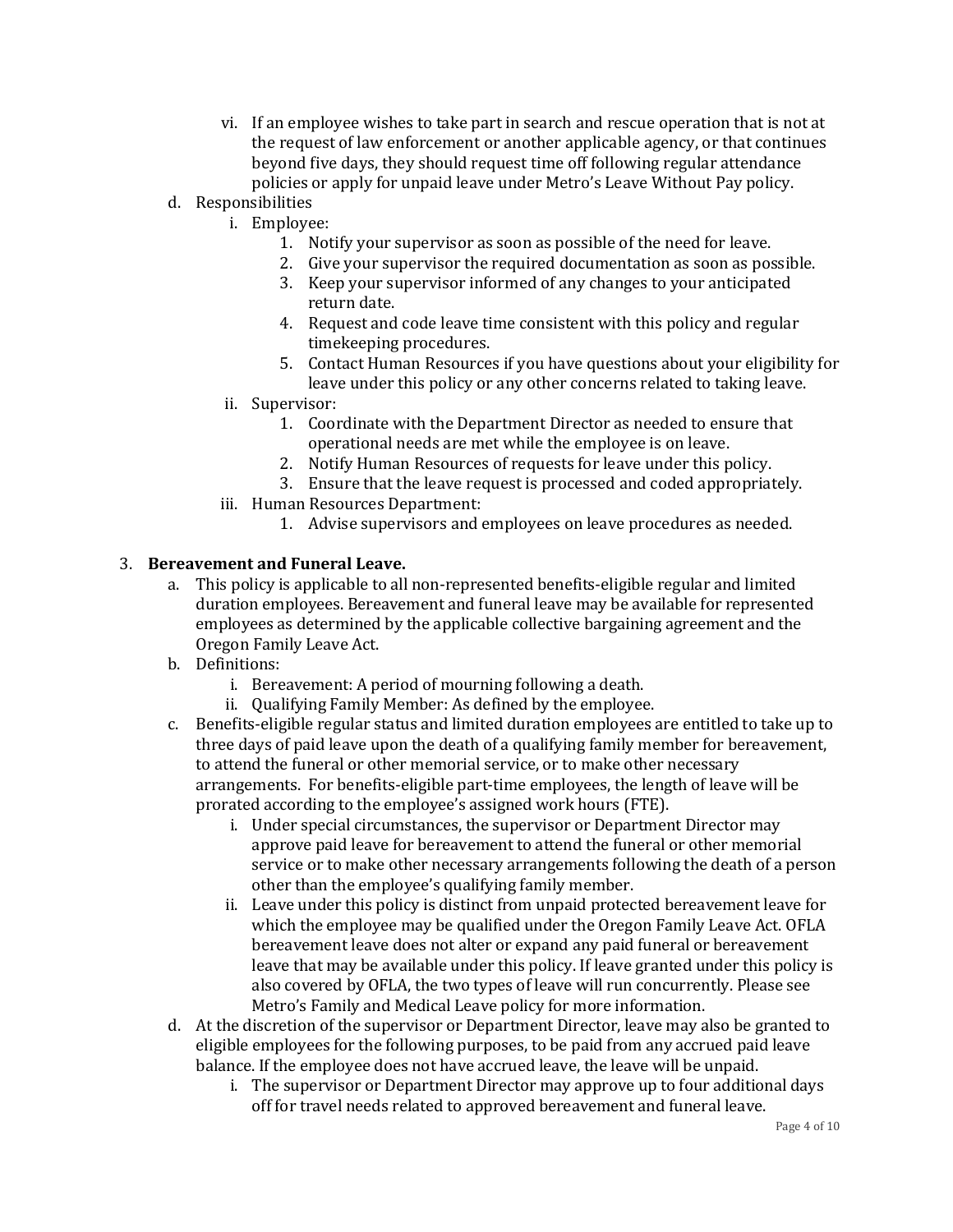- ii. The supervisor or Department Director may approve up to four hours of leave for an employee who is a participant in a funeral or memorial service.
- iii. The supervisor or Department Director may approve up to four hours of leave to attend the funeral of a co-worker.
- e. Leave under this policy ordinarily should be taken within 60 days of the death. If necessary to accommodate religious or cultural practices or other special circumstances, the supervisor or Department Director may approve an extension of this time limit.
- f. Leave under this policy ordinarily should be taken in one continuous period, except as necessary to run concurrently with intermittent OFLA leave, to accommodate religious or cultural practices, or for other special circumstances.
- g. Employees will request leave as soon as practicable after learning of the need for leave. The initial request for leave may be verbal or written and may be directed to the employee's supervisor or Department Director.
- h. The supervisor or Department Director has discretion to request documentation of the need for leave. Acceptable documentation may include a death certificate, obituary notice, memorial service announcement, or any other documents of comparable reliability containing sufficient information to confirm the death and the relationship of the employee to the deceased. If documentation is requested, the employee must provide it within a reasonable time period specified by the supervisor or Department Director.
- i. The supervisor or Department Director will approve or deny requests and will notify the employee and the employee's immediate supervisor of this determination as soon as possible. Leave requests that are covered by OFLA will be processed consistent with Metro's Family and Medical Leave policy.
- j. When evaluating requests for leave that are subject to supervisor or Director approval, consideration will be given to the operational needs of the department, the employee's current workload, and the employee's overall attendance history.
- k. Responsibilities:
	- i. Employee:
		- 1. Make a verbal or written request for leave as soon as possible.
		- 2. Code leave appropriately in Metro's timekeeping system.
	- ii. Supervisor and Department Director:
		- 1. Request supporting documentation if needed to substantiate the employee's need for leave.
		- 2. Consult the Family and Medical Leave policy and coordinate procedures for OFLA bereavement leave if appropriate.
		- 3. Approve or deny requests for leave and notify the employee and the employee's immediate supervisor of this determination as soon as possible.
		- 4. Ensure that leave is coded appropriately in Metro's timekeeping system.
	- iii. Human Resources Department:
		- 1. Provide guidance and information as needed.
- 4. **Jury Duty & Witness Leave.** It is Metro's policy to comply with Oregon law allowing employees to take leave from work for jury duty without the loss of any employment benefits. Metro also provides leave to employees who are subpoenaed as witnesses. Benefits-eligible regular status and limited duration employees will be granted paid leave for jury duty and qualifying witness service.
	- a. This policy is applicable to all employees. Paid leave in addition to accruals: Regular status and limited duration employees who are eligible to receive benefits from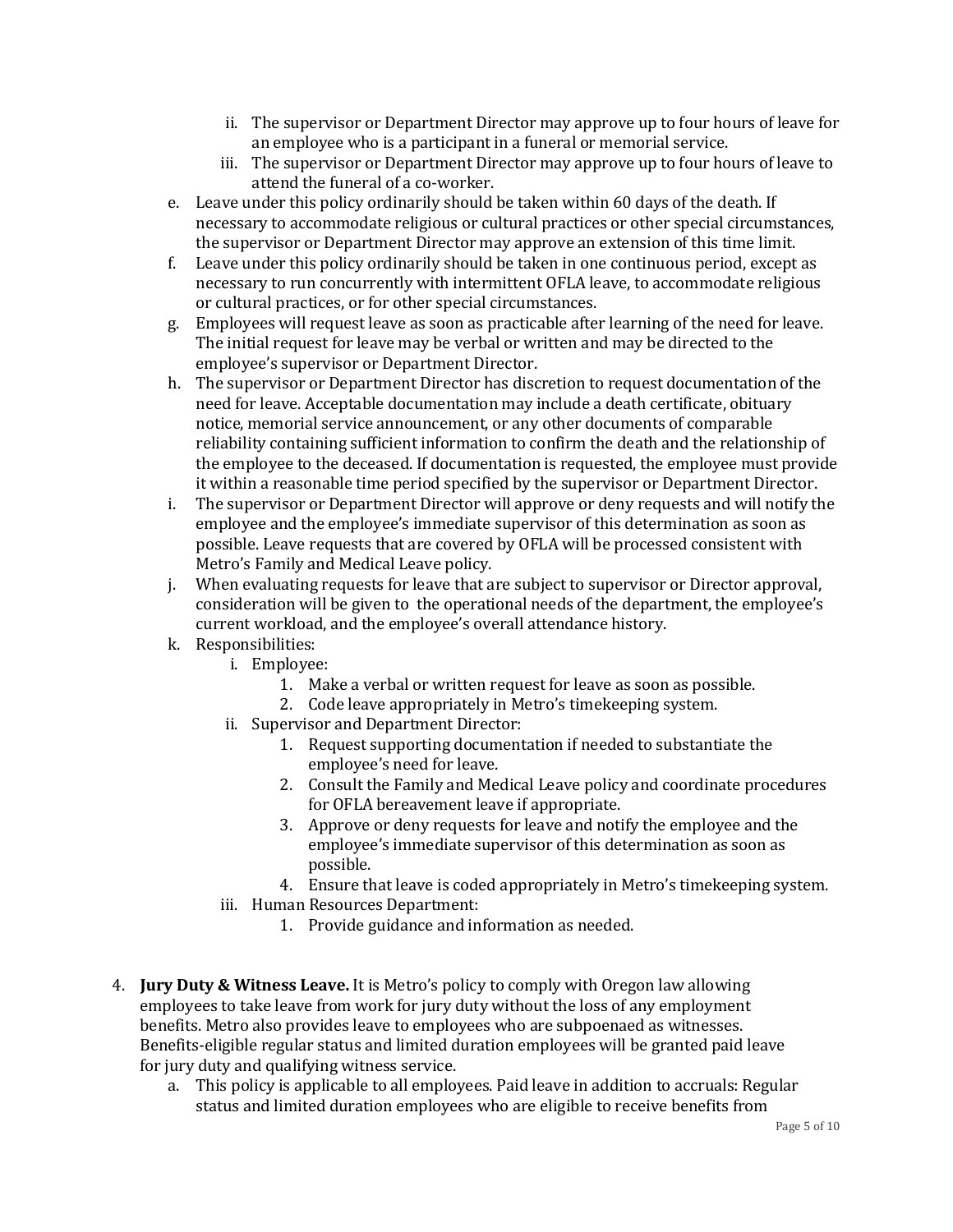Metro. Where provisions of an applicable collective bargaining agreement directly conflict with this policy, the provisions of the collective bargaining agreement will prevail.

- b. All Metro employees will be excused from work when summoned for jury duty or subpoenaed to appear as a witness before a court, legislative committee or judicial or quasi-judicial body in a matter in which the employee is not a party.
- c. Paid leave will be granted to benefits-eligible regular status and limited duration employees during jury duty or witness service except as specified below. Paid leave granted under this provision is in addition to the employee's regularly accrued paid leave.
- d. With the employee's agreement, Metro may petition for removal of an employee from jury duty if the employee's absence would cause an undue hardship to Metro's operations.
- e. Metro will not coerce or retaliate against employees due to their jury or witness service.
- f. If an employee is required to appear in a matter in which he or she is a party, time off may be granted subject to attendance policies and work rules. Such time off must be paid from the employee's accrued paid time off. If the employee does not have accrued time off, the leave will be unpaid.
- g. If an employee is required to appear in court or before another government body in connection with his or her assigned duties, such time (including travel time) will be paid work time. The employee will pay to Metro any fees received for this service.
- h. Employees who are required to appear in court in connection with their status as a victim of a personal felony, domestic violence, sexual assault, harassment or stalking may have additional rights under other Metro policies. Please see Metro's Crime Victims' Leave Policy and Domestic Violence, Sexual Assault, Harassment and Stalking Protections Policy or contact the HR Department for more information.
- i. A subpoena is an order issued by the court requiring you to appear in person at a certain place, date and time to testify as a witness about a particular case. An employee summoned for jury duty or subpoenaed as a witness should notify his or her supervisor as soon as possible and provide a copy of the jury summons or subpoena. The employee should request leave using Kronos or with a leave request form if they do not have access to Kronos.
- j. The excused period of leave is the amount of time the employee is required to be present for jury or witness service during his or her regular work hours. Paid leave will be granted to benefits-eligible regular status and limited duration employees for jury duty or witness service in addition to the employee's regularly accrued paid leave time.
	- i. If the employee serves for less than a full day and works for the remainder of the day, leave will also include reasonable travel time to or from the employee's work site.
	- ii. An employee who is released from jury or witness service with four hours or more remaining in his or her shift will be expected to return to work for the remainder of the shift unless the supervisor determines in advance that an exception should be made due to staffing adjustments made to accommodate the leave.
	- iii. An employee who is released from jury or witness service with fewer than 4 hours remaining in his or her shift must consult with his or her supervisor for instruction on whether to return to work for the remainder of the day.
	- iv. If an employee serves for less than a full day but the supervisor directs him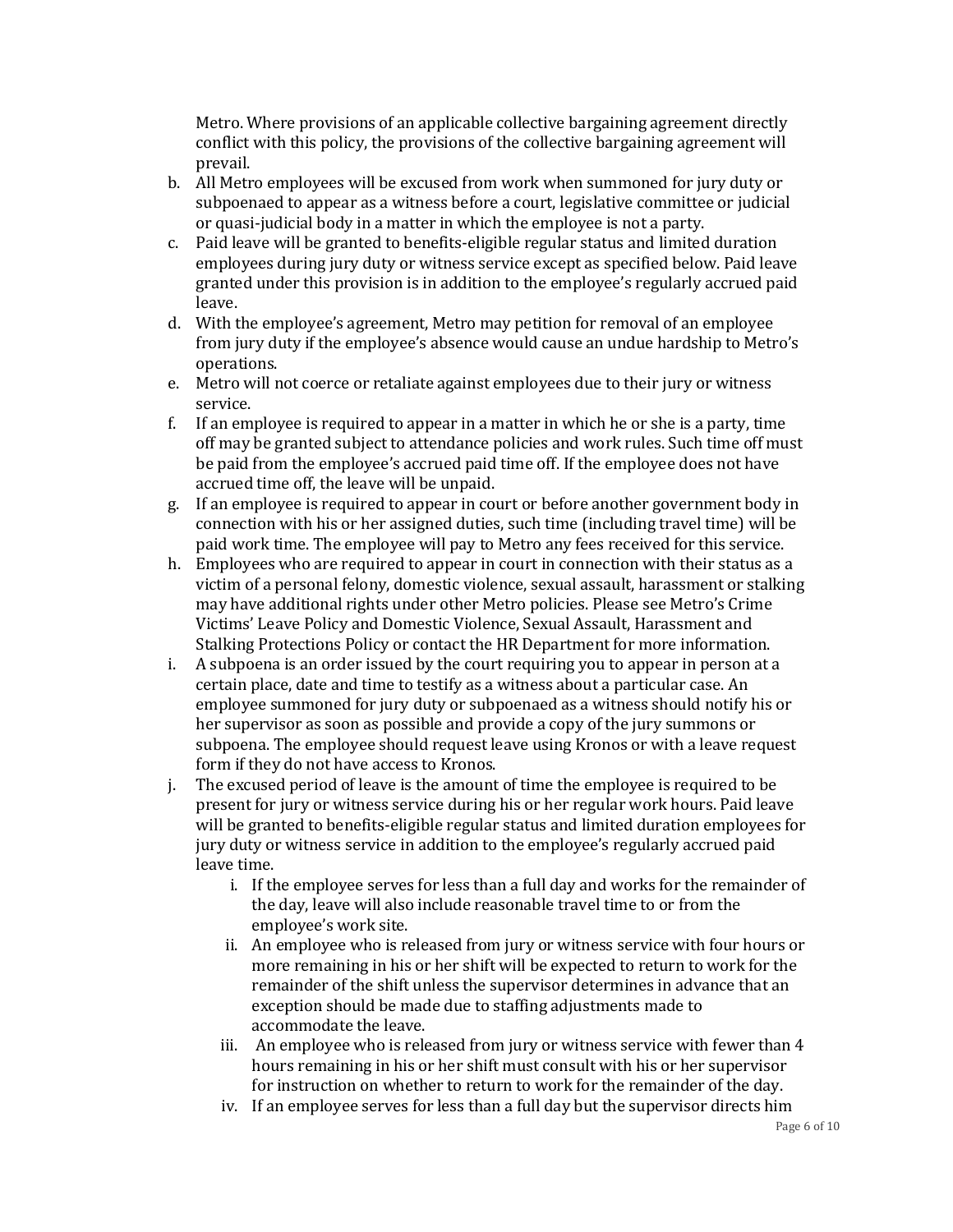or her to stay home for the remainder of the shift, paid jury duty/witness leave will apply.

- v. If an employee serves for less than a full day but chooses not to return to work, the remaining period of the workday will be unpaid unless the employee chooses to use accrued paid leave time.
- vi. Employees who work non-standard shifts should consult with their supervisor. The employee's supervisor may approve a temporary shift change or partial paid leave if appropriate under the circumstances.
- k. An employee on leave for jury duty service will have his or her benefits continue for the duration of jury service and witness leave.
- l. If it is permitted by the applicable court or forum, an employee granted paid leave to serve as a juror or witness must waive all fees received for this service, with the exception of travel allowance. If the court or forum does not allow fees to be waived, employees receiving paid leave must pay any fees other than travel allowance to Metro.
	- i. Fees should be remitted by signing over the check to Metro and delivering it to the Metro Financial and Regulatory Services Department, Accounts Receivable.
	- ii. Employees who take unpaid leave or who serve as a juror or witness on their own time or while on accrued leave may keep all fees associated with this service.
- m. An employee on jury duty or witness leave must keep his or her supervisor informed of any changes to his or her anticipated return date and time. If the duration of leave is not known at the outset, the employee should follow regular call-in procedures.
- n. Responsibilities
	- i. Employee:
		- 1. Notify your supervisor if leave is needed to serve as a juror or witness.
		- 2. Give a copy of the jury summons or witness subpoena to your supervisor as soon as possible.
		- 3. Code leave time as jury duty leave in Kronos or notify your supervisor if assistance with Kronos is needed while on leave.
		- 4. Keep your supervisor informed of any changes to your anticipated return date. If you are released from witness or jury service after a partial day, return to work or contact your supervisor for instruction in accordance with this policy.
		- 5. Waive or pay to Metro any fees, other than travel allowance, received in connection with jury or witness service for which paid leave is awarded.
		- 6. If you experience any adverse employment action or negative treatment as a result of taking leave under this policy, report it following the procedures outlined in Metro's Discrimination and Harassment Policy.
	- ii. Supervisor:
		- 1. Coordinate with the Department Director to ensure that operational needs are met while the employee is on leave.
		- 2. Ensure that leave is coded appropriately in Kronos.
	- iii. Department Director:
		- 1. Petition the court to excuse an employee from jury service if the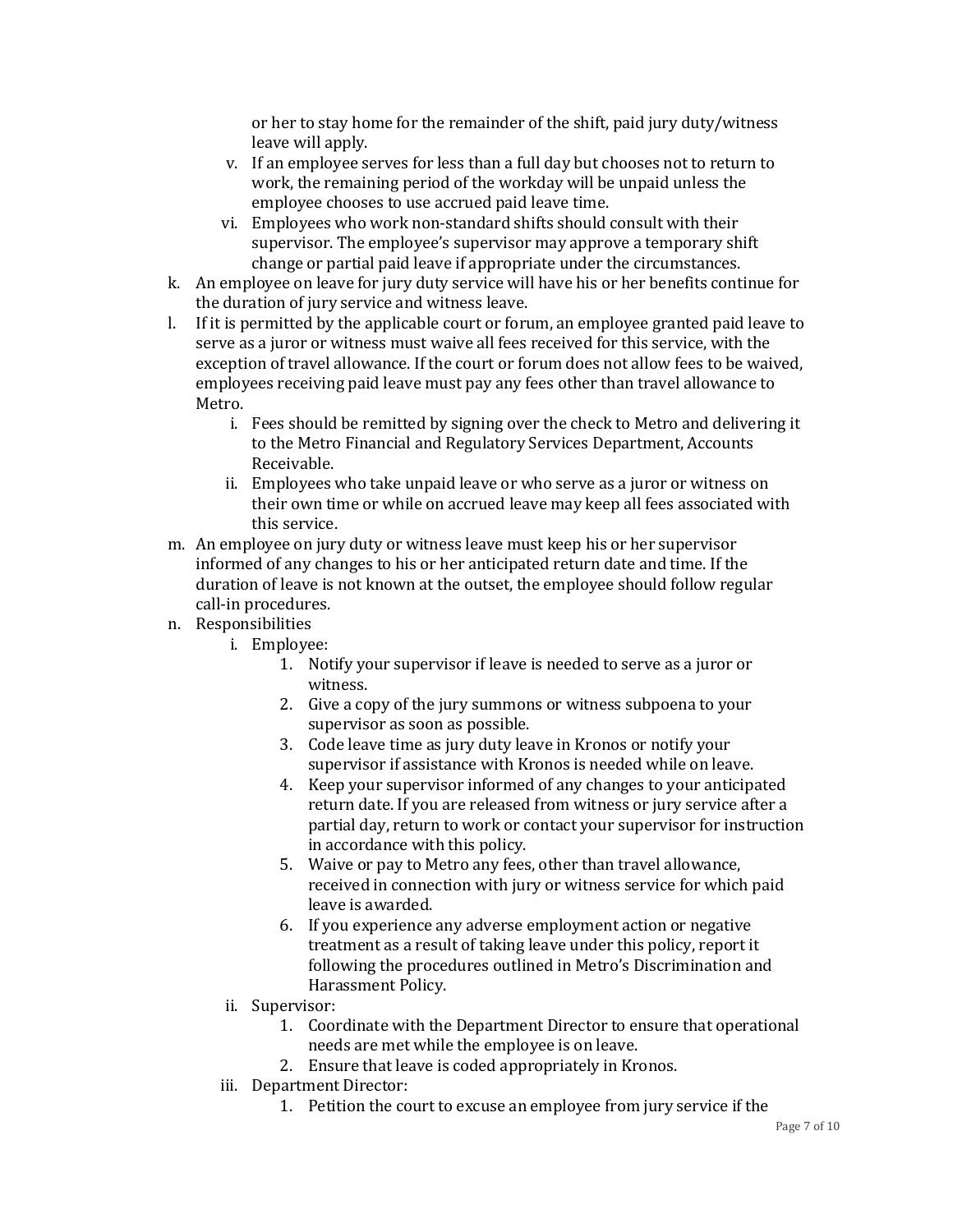employee's absence would constitute an undue hardship

- iv. Financial and Regulatory Services Accounts Receivable
	- 1. Receive and process jury and witness fees.
- **5. Leave of Absence without Pay.** Metro has discretion to provide leaves of absence without pay to benefits-eligible regular status and limited duration employees for any reasonable purpose not covered by other leave policies or accrued time off.
	- a. This leave provision is applicable to all employees, including probationary employees, who are in benefits-eligible regular status and limited duration positions.
	- b. Where provisions of an applicable collective bargaining agreement directly conflict with this policy, the provisions of that agreement will prevail.
	- c. An employee in a benefits-eligible regular status or limited duration position may be granted a leave of absence for any reasonable purpose not covered by other leave policies or accrued time off, without pay and without employee benefits, provided such leave can be scheduled without adversely affecting Metro's operations.
		- i. For employees who have completed initial probation, leave without pay may be granted for a period of up to 90 days upon the approval of the Department Director. In rare circumstances, the period of approved leave may be extended up to a maximum total leave period of 180 days upon written approval by the General Manager (for visitor venues employees), Chief Operating Officer (COO) or designee.
		- ii. Supervisors have discretion to grant probationary employees brief periods of unpaid time off for illness for which the employee has insufficient accrued sick leave, for bereavement, or for any other appropriate purpose, subject to the department's operational needs.
		- iii. An employee may not be granted more than 180 total days of leave under this policy in any four year period unless required by law or approved in writing by the GM or COO due to extraordinary circumstances.
	- d. The decision whether to grant leave is at Metro's discretion. Metro is under no obligation to grant a request for leave without pay unless required by other laws or policies. Leave without pay under this policy is not appropriate if another type of protected leave or accrued time off is available.
	- e. Subject to the department's operational needs, a supervisor may approve unanticipated, brief periods of unpaid leave, such as a sick day for a probationary employee who does not yet have accrued time off. Such absences will be tracked subject to applicable attendance policies and work rules.
	- f. An employee may request leave without pay by submitting a Leave Request Form to their Department Director or designated signer.
	- g. Requests for unpaid leave of up to 90 days may be approved by the Department Director provided the leave request is not covered by other leave policies.
		- i. The Department Director shall notify the HR Benefits Manager before awarding leave of more than 30 days for any purpose.
		- ii. If a request for leave may qualify as Family and Medical Leave or other types of leave protected by law, the Department Director shall refer the matter to the HR Benefits manager even if the leave is for fewer than 30 days.
	- h. Requests for extensions of leave beyond an initial 90-day period must be approved in writing by the General Manager, Chief Operating Officer (COO) or designee.
		- i. The Department Director will forward all such requests to the General Manager or COO with a copy to the Human Resources (HR) Benefits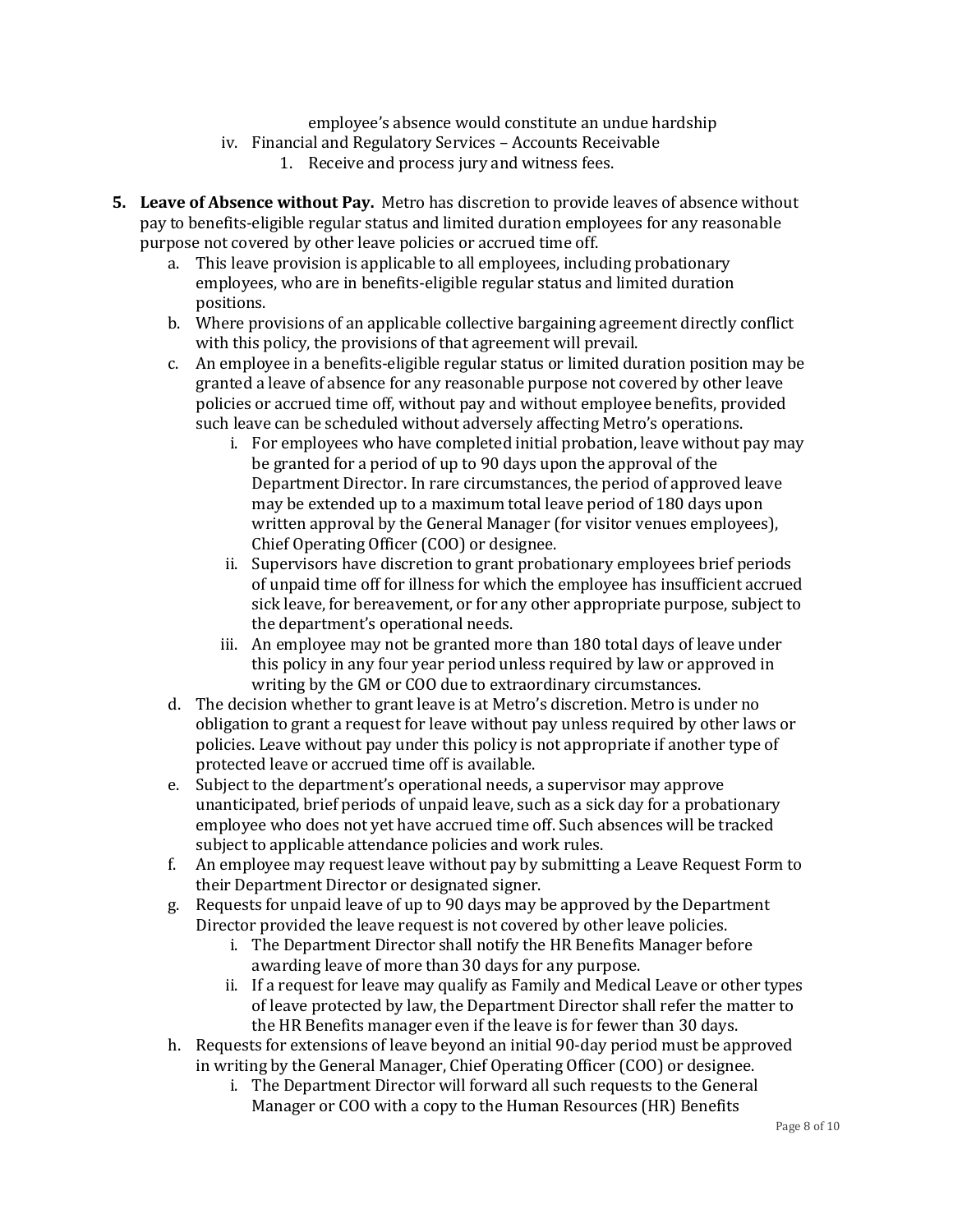Manager.

- ii. The General Manager, COO or designee will notify the Department Director and HR Benefits Manager of the decision to approve or deny the request for leave.
- i. The Department Director will notify the employee of the decision to approve or deny the request for leave. If leave is denied, the employee will be given a written explanation of the reason for the denial.
- j. Leave will ordinarily be without health insurance or other benefits unless the employee elects to continue coverage at their own expense. If the period of leave spans more than one month, Metro's contributions toward the employee's health care premiums will be suspended at the conclusion of the month in which leave begins.
	- i. After receiving notification of an award of leave of more than 30 days, the HR Benefits Manager will send the employee any necessary information about the continuation of benefits.
	- ii. An employee who wishes to continue health insurance coverage while on leave should respond promptly to Consolidated Omnibus Budget Reconciliation Act (COBRA) notice and other benefits information. Employees may contact the HR Benefits Manager with any questions.
	- iii. Extended coverage shall be subject to any restrictions in the applicable benefit policy or plan.
- k. Leave approved under this policy ordinarily must be taken in one continuous period. It is not appropriate to schedule intermittent leave in order to extend the continuation of paid benefits.
- l. Leave may not be taken from one position in order to complete a trial period in a different position.
- m. Employees will not accrue additional leave time while on a leave of absence without pay.
- n. Employees must return from leave as scheduled or contact their Department Director if additional leave time is needed. Employees who do not take one of these steps may be deemed to have resigned in accordance with applicable attendance policies and work rules, with consideration given to any extenuating circumstances.
- o. An employee returning from leave for their own serious health condition as defined in Metro's Family and Medical Leave policy will be required to provide a release to full duty before resuming work.
- p. When an employee is on a leave of absence without pay due to a serious medical health condition, they may apply for an extension of health benefits provided by Metro. If they choose to do so, they will be responsible for their portion of the premium cost-share required for the benefit.
- q. Responsibilities
	- i. Employee:
		- 1. Submit a written request for leave without pay to your Department Director at least 30 days in advance or as soon as possible after learning of the need for leave. Include an explanation and/or documentation of the need for leave and your anticipated return date.
		- 2. Respond promptly to COBRA notices if you wish to continue employment benefits at your own expense during leave.
		- 3. Provide a release to full duty before resuming work following leave taken for your own serious health condition.